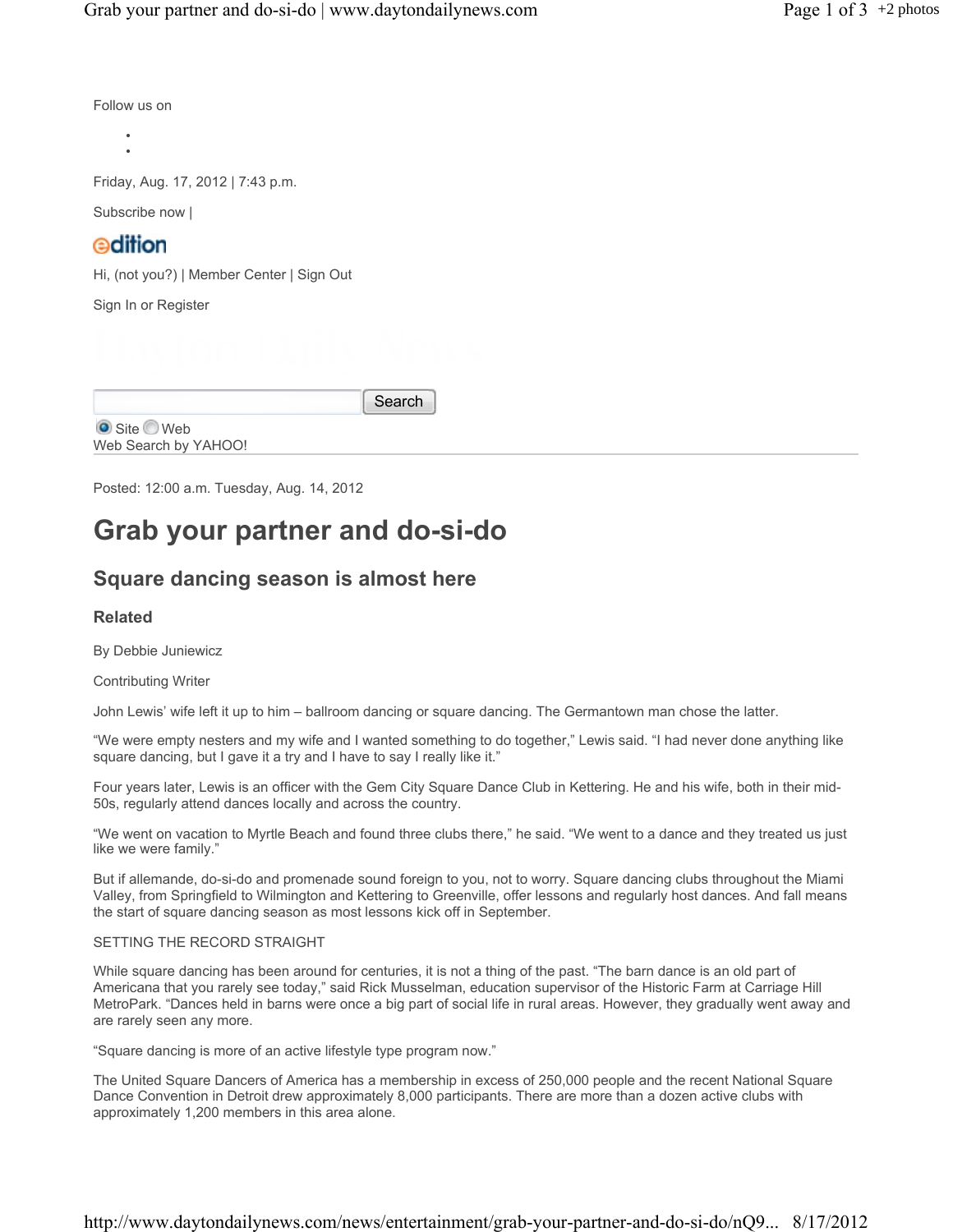"Square dancing's image is sort of Midwestern hayride and that doesn't really appeal to everyone," said Steve Stoehr, president of the Miami Valley Dance Council. "But the truth is we dance to everything from country to the Black Eyed Peas."

Lewis has also heard some square dancing misconceptions.

"People think square dancing is just for old people or that we only listen to hillbilly music and neither of those things are true," Lewis said.

The Gem City Square Dance Club has more than 70 active members and graduated 15 from their lesson program last year. According to Lewis, participants range in age from 8 to 80.

"And we dance to all kinds of music, including rock-n-roll," he said.

#### BROAD APPEAL

"Kids from 8 to 12 years old can get involved in square dancing," Stoehr said. "We have a pretty good mix of ages but our biggest sweet spot, as far as members, is parents when their kids leave home."

The appeal of square dancing, according to Stoehr is wide-ranging. There is the challenge of learning the dances, physical exercise and the community aspect.

Henry Jones, of Troy, and his wife Janet have been involved in square dancing with the Double H Squares in Huber Heights for the past five years. They are both in their 70s and dance as many as five nights a week.

"We meet a lot of people and go to other clubs and dance," Jones said. "It's a good idea to get out and do something at our age. It's close to home, it's good exercise and it's fun."

If you aren't ready to commit to a club just yet, the MetroParks host demonstrations at the 2nd Street Market as well as square dancing events at Carriage Hill MetroPark. Both events will take place this weekend.

And the Gem City Square Dance Club hosts two open house events in September to help people get a taste of square dancing free of charge and commitment.

"By the first two weeks, you'll know if you like it and whether or not you want to commit to lessons," Lewis said. "But if you're anything like me, you'll keep coming back. There's something about square dancing that just gets a hold of you."

#### **WHERE TO GET YOUR DO-SI-DO ON**

Saturday, August 18

Swing Your Partner, 9 a.m.-1 p.m.

Where: PNC 2nd Street Market Pavilion, 600 E. 2nd St.

What: Members of the Gem City Squares will be at the market dancing and inviting you to learn to square dance. Everyone is invited to give it a whirl.

More: Free; no registration required; open to all ages

Information: Call (937) 228-2088 for details.

Hoe Down Square Dance, 8-10:30 p.m.

Where: Carriage Hill MetroPark, Historical Farm, 7850 E. Shull Rd.

What: Square dance in the park's historic barn. Listen to the sounds of The Corndrinkers. All skill levels welcome.

More: Free; no registration required; open to all ages

Information: Call (937) 278-2609 for details.

Monday, Sept. 10

Gem City Square Dance Club Open House

Where: Michael Solomon Pavilion, 2917 Berkley Ave., Kettering (Community Golf Course)

What: Introduction to square dancing, demonstrations, refreshments.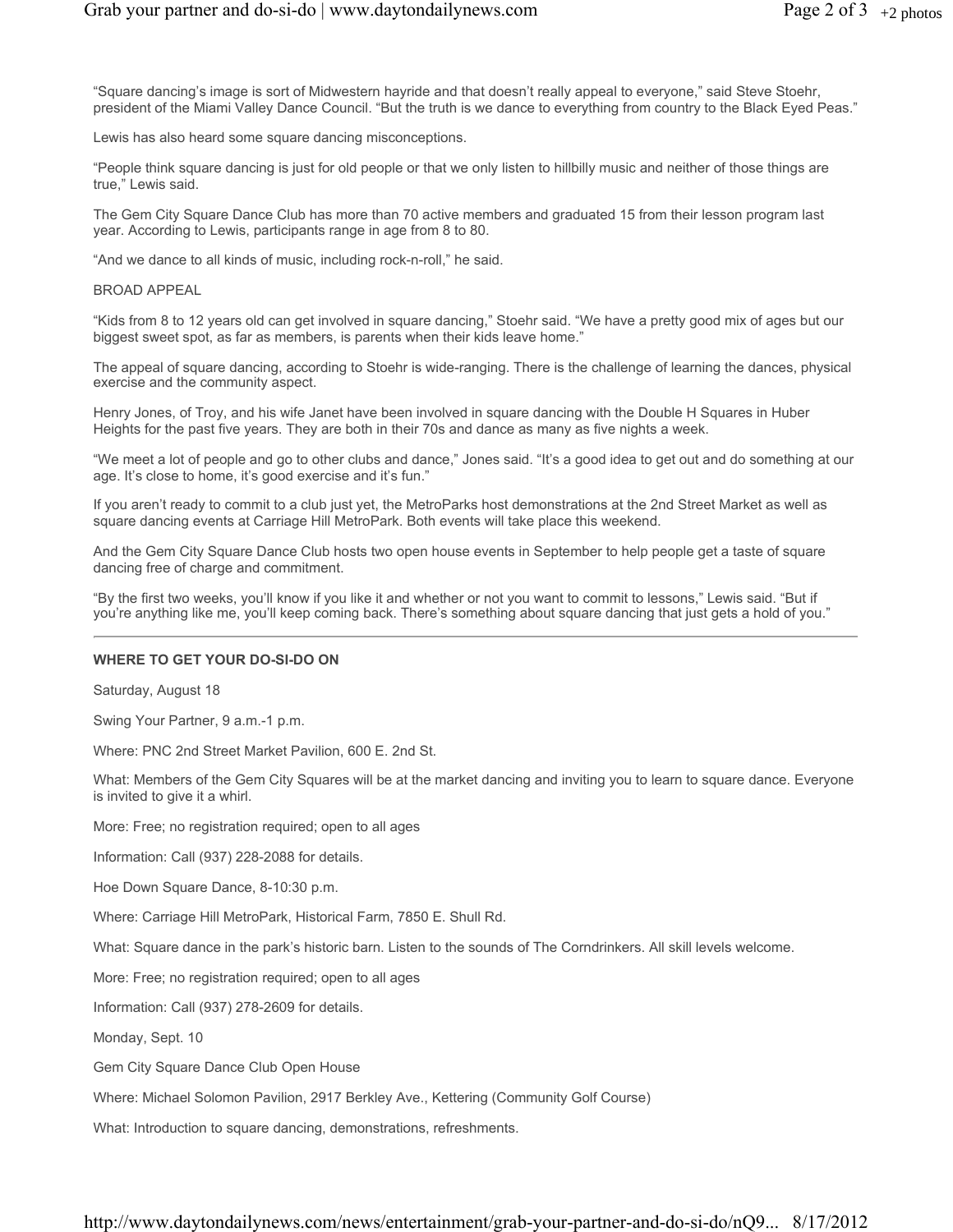[?]

More: Free, no registration required, all ages

Information: Visit www.gemcitysquares.org

For a complete listing of clubs, lessons and events, visit the Miami Valley Dance Council's website at www.miamivalleydancecouncil.org.

#### **More News**

- 5 Signs You'll Get Alzheimer's (Newsmax.com)
- Nicole Kidman Sells Her New York City Apartment & Looks Like a Spoiled Brat (CafeMom)
- What Your Flight Attendant Won't Tell You (Reader's Digest)
- Jim Rogers: It's Going To Get Really "Bad After The Election" (Money Morning)
- Rita Moreno: Banished from Hollywood for Refusing to Play a Stereotype<sup>(Makers)</sup>

## **Comments**

If you would like to post a comment please Sign in or Register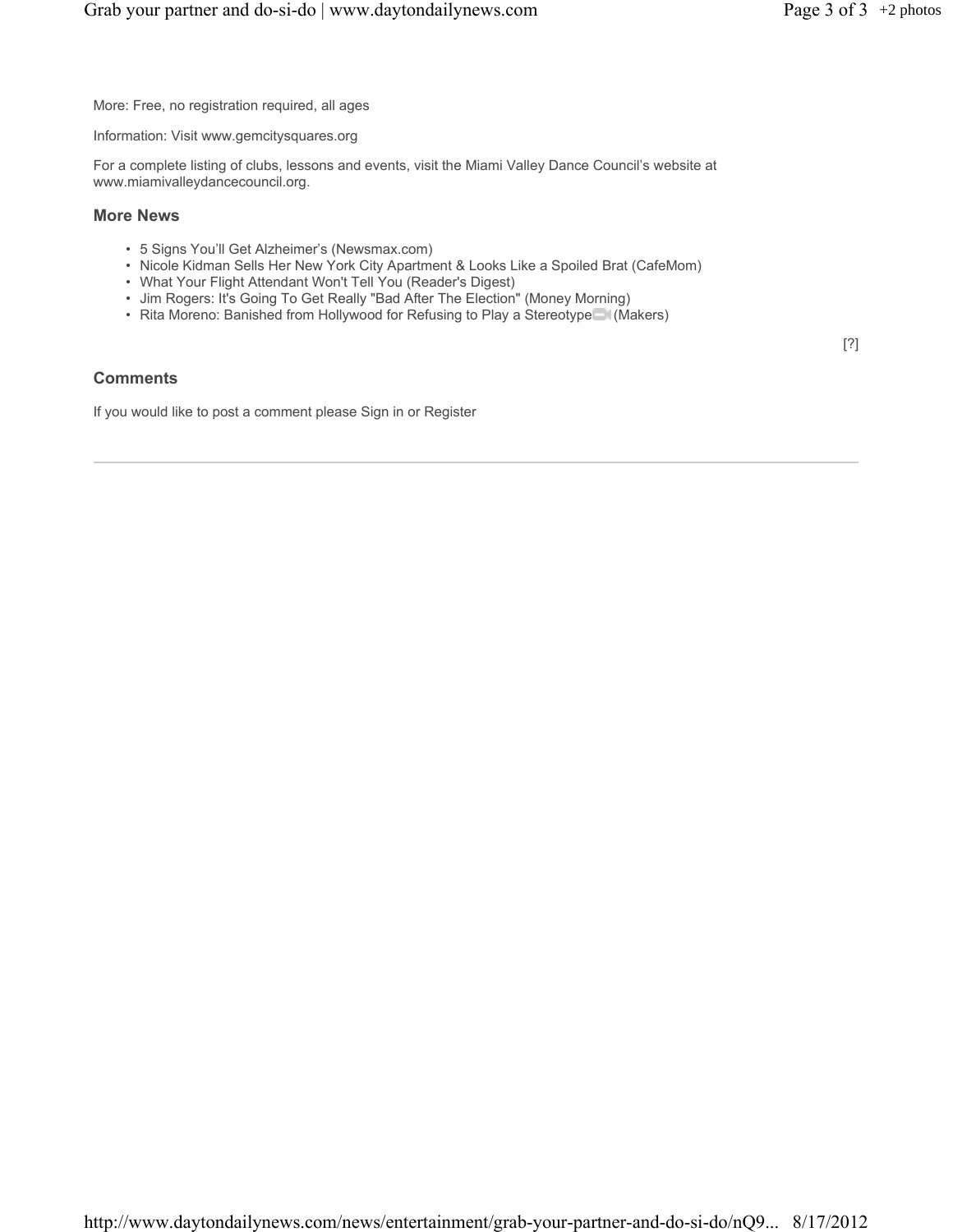

Visitors to the 2nd Street Market can get a taste of square dancing this weekend as members of the Gem City Square Dancing Club return to "Swing Your Partner."